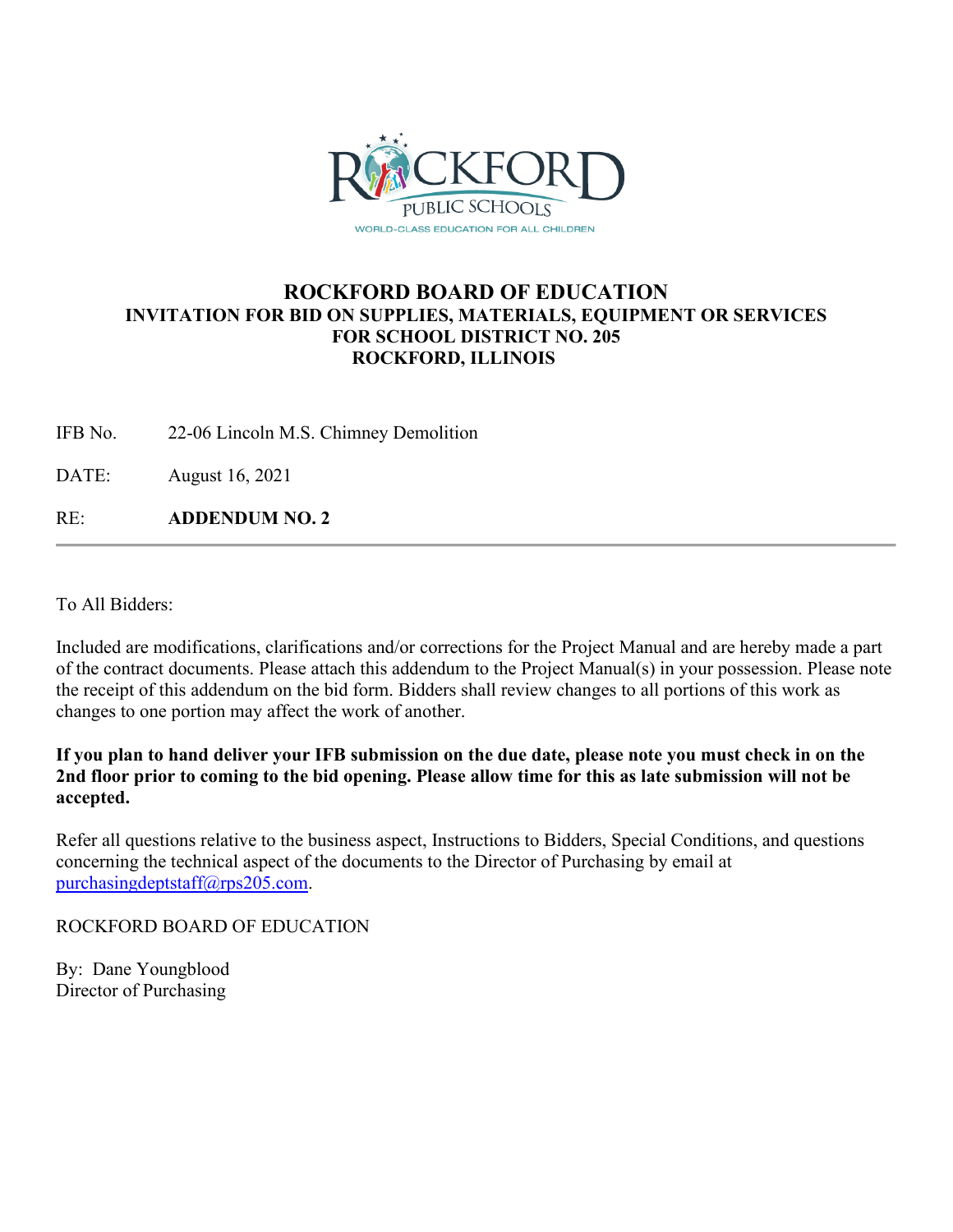

## **ADDENDUM**

TO: PROSPECTIVE BIDDERS

RE: ADDENDUM # 2

PROJECT NUMBER: BFA # 1147 RPS205 #2202<br>FOR: Lincoln Middle School Chimn Lincoln Middle School Chimney Removal IFB 22-06 ADDRESS: 1500 Charles Street Rockford, IL 61104

DATE: 08-16-2021

Please attach Addendum 2 to the above Drawings, and kindly take same into consideration in preparing your proposal.

By \_\_\_\_\_\_\_\_\_\_\_\_\_\_\_\_\_\_\_\_\_\_\_\_\_\_\_\_\_\_\_\_\_ Rob C. Belles, Belles Firm of Architecture Inc.

**This addendum consists of 2 text pages including this sheet.**